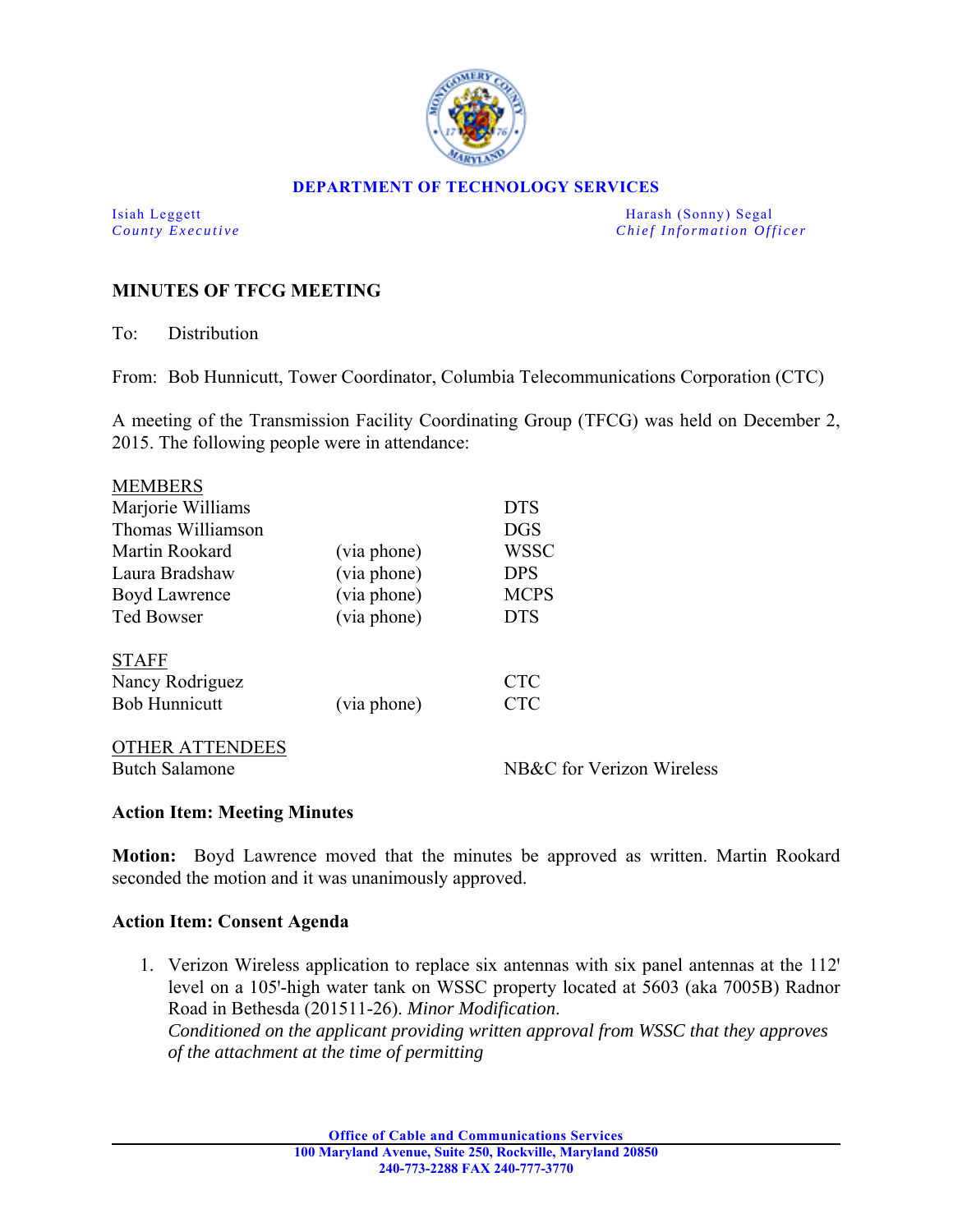- 2. Verizon Wireless application to replace six antennas with six panel antennas at the 123 level on a 116-high office building on Chesapeake and Potomac Telephone Company-MD property located at 13100 Columbia Pike in Silver Spring (201512-03). *Minor Modification*.
- 3. Verizon Wireless application to replace six antennas with six panel antennas at the 108' and 115<sup>'</sup> levels on a 100'-high office building on Forest Village Executive property located at 6100 Executive Boulevard in Rockville (201512-04). *Minor Modification*.

**Motion:** Martin Rookard moved that all items on the Consent Agenda be recommended. Boyd Lawrence seconded the motion and it was unanimously approved.

## **Regular Agenda:**

- 4. Crown Castle NG Atlantic/Verizon Wireless application to attach three panel antennas atop each of 15 PEPCO poles. See attached list of nodes (201512-01). *Co-location.*
- 5. Crown Castle NG Atlantic/T-Mobile application to add equipment in the existing cabinets at the 10' level on five PEPCO poles. See attached list of nodes (201512-02). *Co-location.*

**Discussion:** Nancy Rodriguez reported that both applications on the Regular Agenda are the initial applications expected as part of a larger Crown Castle DAS network. This initial phase of the project involves placement of antennas for Verizon Wireless service atop replacement PEPCO wooden poles which, once installed, will also be used to transmit T-Mobile signals.

The applicant reports that PEPCO requires replacing each pole because of PEPCO and/or NESC clearance requirements for the antennas atop the electric lines or the distance of the poles from driveways.

The applicant has explained that future antennas as part of this DAS network will include antennas on County light poles or other new structures in areas where there are presently only underground utilities and there are no existing structures. Ms. Rodriguez noted that it is unclear how the second phase will be handled from a zoning standpoint but that the applicant is working with the County to address those issues, including ownership of the poles.

Thomas Williamson asked if these applications were part of the applications discussed by Crown Castle at its presentation to the TFCG a few months ago. Marjorie Williams replied that they are, and that since that time, Crown Castle representatives have met with County DOT staff to discuss how to approach deployment of the next phase of the project. She said that overall, Crown Castle expect to have approximately 150 antenna sites when the DAS networks are completed. Butch Salamone noted that the next set of applications (16 in total) should be submitted to the TFCG by the end of the week.